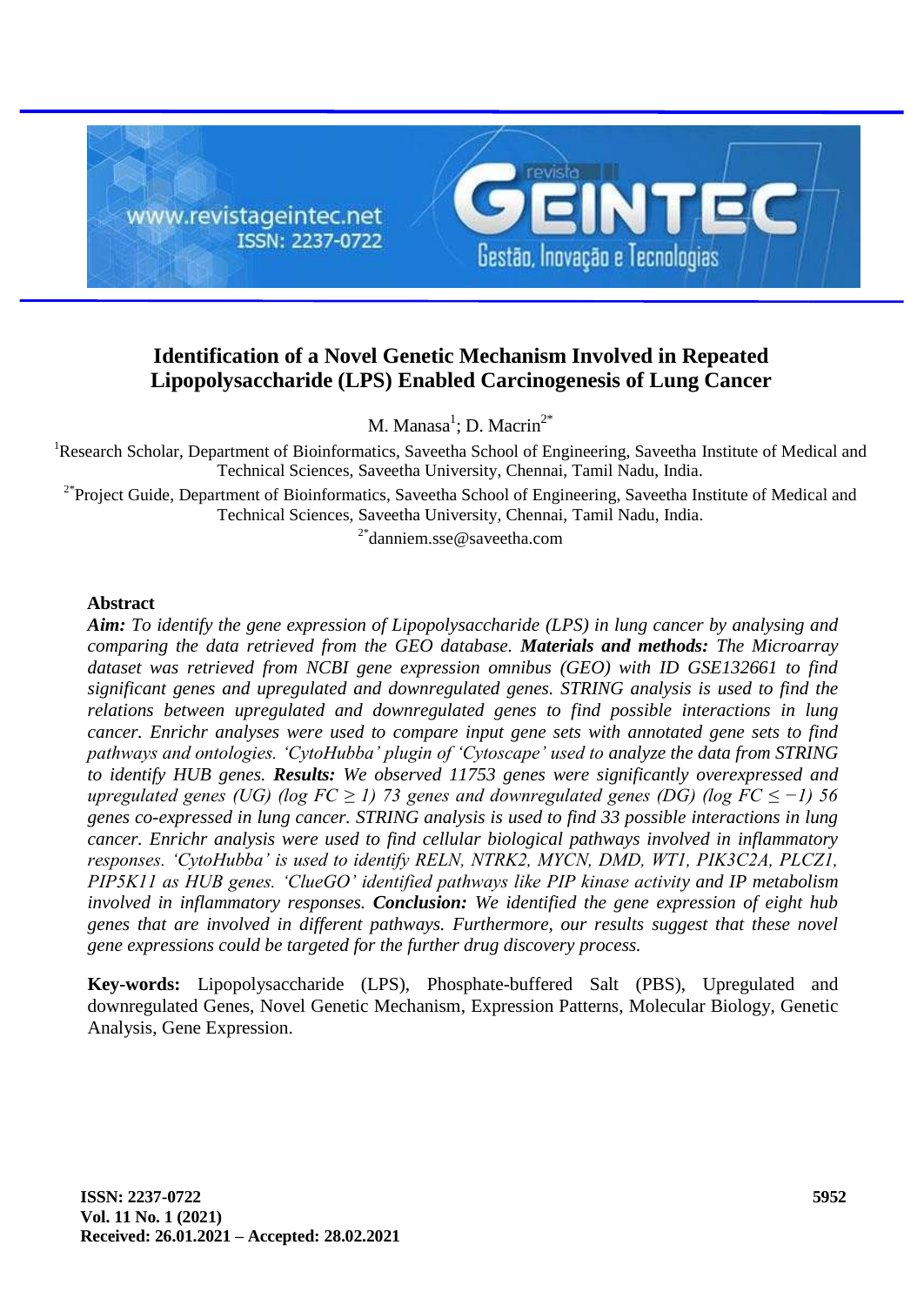#### **1. Introduction**

My research focuses on identifying the gene expressions and pathways of lipopolysaccharide, a carcinogen that causes lung cancer. The usage of tobacco and other lifestyle carcinogens has been increasing day by day. The chemical present in tobacco smokers is Lipopolysaccharide (LPS) [\(Bagaitkar, Demuth, and Scott 2008\)](https://paperpile.com/c/arrskg/DL11) Lipopolysaccharide (LPS) is a carcinogen that is known to cause inflammatory responses in lung cance[r\(S. Sun, Schiller, and Gazdar 2007\).](https://paperpile.com/c/arrskg/0yiG) In *Mus musculus*, lipopolysaccharide (LPS) mediates chronic inflammation-induced T-cell fatigue, increases programmed cell death-1, regulates cell proliferation, promotes alveolar cell development and increases the pathogenicity and dysfunctions of lung cancer. phosphate-buffered salt (PBS) is non-toxic which prevents the rupturing of a hepatic cell. The applications of my study were applied to identify the differentially expressed genes in LPS treated cells and normal cells. These genes were enriched to deduce their functions and the pathways that pertain to them.

Previous research has shown that nicotine significantly promotes tumour progression and metastasis in a mouse [\(Lambert et al. 2005\).](https://paperpile.com/c/arrskg/RKUk) In a recent study, researchers discovered an immune gene signature that predicts treatment responses and survival in patients with tobacco carcinogen-induced lung cancer who have been receiving immune checkpoint blockade therapy [\(C.-H. Liu et al. 2021\).](https://paperpile.com/c/arrskg/nuRE) Lung carcinogenesis and lung metastasis from other primary tumours have both been related to the lung microbiome (("The Influence of Lung Microbiota on Lung Carcinogenesis, Immunity, and Immunotherapy" 2020; Cheng et al. 2016). Smoking reduction of 50% among people who smoke 15 or more cigarettes per day significantly reduces the risk of lung cancer [\(Godtfredsen, Prescott, and Osler 2005\).](https://paperpile.com/c/arrskg/UDns)

Previously our team has a rich experience in working on various research projects across multiple disciplines [\(Sathish and Karthick 2020; Varghese,](https://paperpile.com/c/arrskg/LTaHi+KTT6i+3HLCQ+LNjAL+QLcRZ+yhZoX+b4qY5+ONRYN+xiOBT+0toYU+s6zj8+rLtWa+7qmCa+T7CJo+h6XtG+ZUjre) Ramesh, and Veeraiyan 2019; S.R. [Samuel, Acharya, and Rao 2020; Venu, Raju, and Subramani 2019; M. S. Samuel et al. 2019; Venu,](https://paperpile.com/c/arrskg/LTaHi+KTT6i+3HLCQ+LNjAL+QLcRZ+yhZoX+b4qY5+ONRYN+xiOBT+0toYU+s6zj8+rLtWa+7qmCa+T7CJo+h6XtG+ZUjre)  [Subramani, and Raju 2019; Mehta et al. 2019; Sharma et al. 2019; Malli Sureshbabu et al. 2019;](https://paperpile.com/c/arrskg/LTaHi+KTT6i+3HLCQ+LNjAL+QLcRZ+yhZoX+b4qY5+ONRYN+xiOBT+0toYU+s6zj8+rLtWa+7qmCa+T7CJo+h6XtG+ZUjre)  [Krishnaswamy et al. 2020; Muthukrishnan et al. 2020; Gheena and Ezhilarasan 2019; Vignesh et al.](https://paperpile.com/c/arrskg/LTaHi+KTT6i+3HLCQ+LNjAL+QLcRZ+yhZoX+b4qY5+ONRYN+xiOBT+0toYU+s6zj8+rLtWa+7qmCa+T7CJo+h6XtG+ZUjre)  [2019; Ke et al. 2019; Vijayakumar Jain et al. 2019; Jose, Ajitha, and Subbaiyan 2020\).](https://paperpile.com/c/arrskg/LTaHi+KTT6i+3HLCQ+LNjAL+QLcRZ+yhZoX+b4qY5+ONRYN+xiOBT+0toYU+s6zj8+rLtWa+7qmCa+T7CJo+h6XtG+ZUjre) Now the growing trend in this area motivated us to pursue this project.

Computational biological techniques enable us to compute the results of a comparative analysis of differentially expressed genes and their pathways involved in inflammatory responses but the mechanism of adverse effects of Lipopolysaccharide (LPS) involved in causing lung cancer is not studied. This study aims to identify gene expressions of Lipopolysaccharide (LPS) in lung cancer by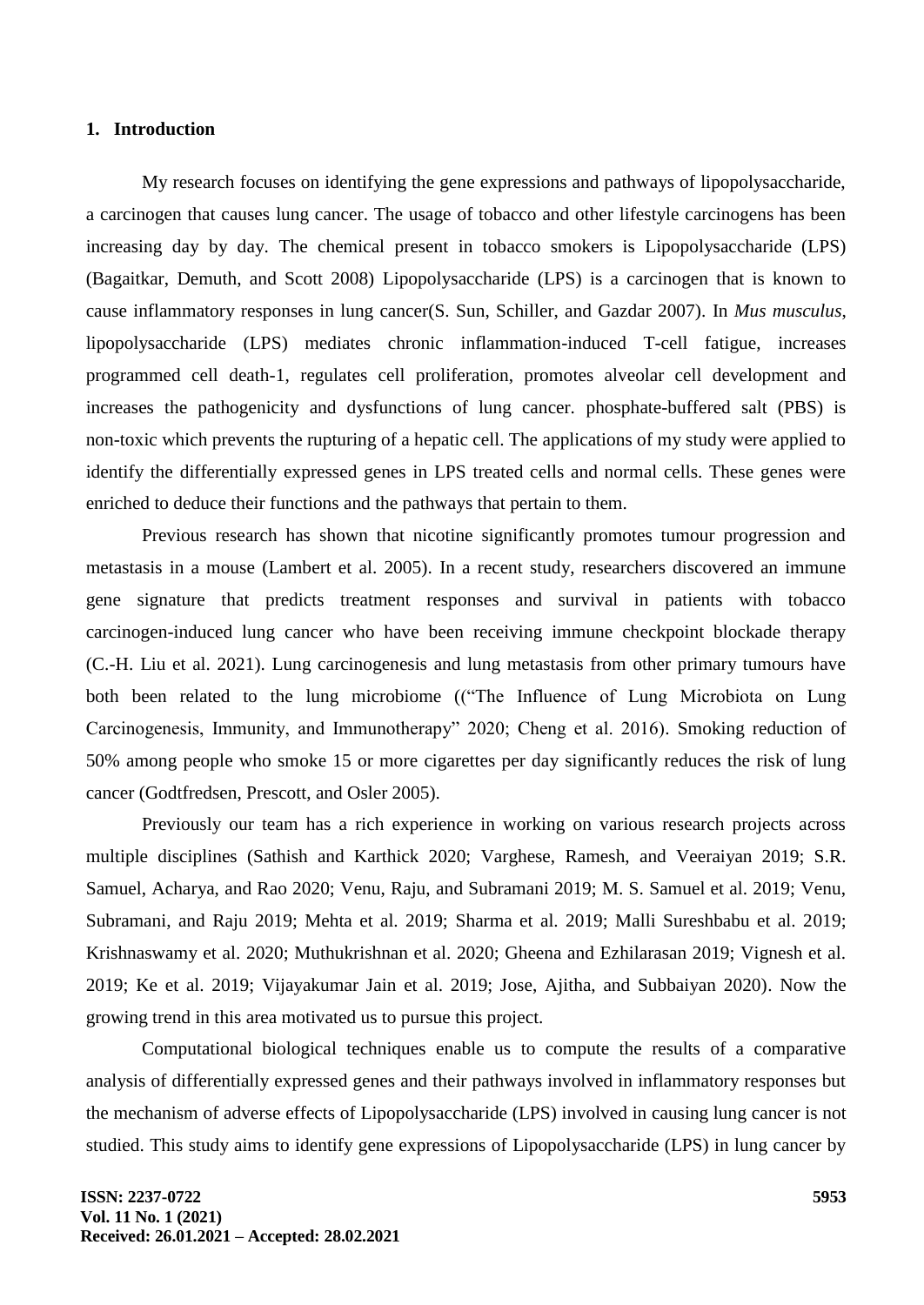analyzing and comparing the data retrieved from Gene Expression Omnibus (GEO) that leads to drug discovery.

## **2. Materials and Methods**

## **2.1 Dataset**

The expressional gene dataset of tobacco carcinogens like Lipopolysaccharide (LPS) induces lung cancer [\(Udhaya Kumar et al. 2020\).](https://paperpile.com/c/arrskg/cePY) The Microarray dataset retrieved from the NCBI Gene Expression Omnibus (GEO) with gene id GSE132661 consists of 4 expressional profiles (grouped into 2) of 12 samples in *Mus musculus* treated with Phosphate buffered salt (PBS) [\(Therriault et al.](https://paperpile.com/c/arrskg/5iTJ)  [2003\).](https://paperpile.com/c/arrskg/5iTJ) Each group consists of three samples of tobacco carcinogens, which induces lung cancer. Here, by inducing two group Lipopolysaccharide (LPS) carcinogen with Phosphate buffered salt (PBS), controlled into '*Mus musculus'*, we analyze the differential expressed genes involved in lung cancer. (Table. 1).

| <b>Accession</b> | <b>Title</b> | <b>Source</b> | <b>Strains</b> | <b>Treatment</b> | <b>Tissue</b> | <b>Treatment</b> | No of      |
|------------------|--------------|---------------|----------------|------------------|---------------|------------------|------------|
|                  |              | name          |                |                  |               | regimen          | samples in |
|                  |              |               |                |                  |               |                  | each group |
| GSM3885092       | PBS Fvbn 1   | Lung          | FVB/NJ         | <b>PBS</b>       | Lung          | weekly           | 3          |
|                  |              | tissue        |                |                  |               | treatment for 16 |            |
|                  |              |               |                |                  |               | weeks            |            |
| GSM3885093       | PBS_Fvbn_2   | Lung          | <b>FVB/NJ</b>  | <b>PBS</b>       | Lung          | weekly           |            |
|                  |              | tissue        |                |                  |               | treatment for 16 |            |
|                  |              |               |                |                  |               | weeks            |            |
| GSM3885094       | PBS_Fvbn_3   | Lung          | <b>FVB/NJ</b>  | <b>PBS</b>       | Lung          | weekly           |            |
|                  |              | tissue        |                |                  |               | treatment for 16 |            |
|                  |              |               |                |                  |               | weeks            |            |
| GSM3885095       | $LPS_Fvbn_1$ | Lung          | <b>FVB/NJ</b>  | <b>LPS</b>       | Lung          | weekly           | 3          |
|                  |              | tissue        |                |                  |               | treatment for 16 |            |
|                  |              |               |                |                  |               | weeks            |            |
| GSM3885096       | $LPS_Fvbn_5$ | Lung          | <b>FVB/NJ</b>  | <b>LPS</b>       | Lung          | weekly           |            |
|                  |              | tissue        |                |                  |               | treatment for 16 |            |
|                  |              |               |                |                  |               | weeks            |            |
| GSM3885097       | $LPS_Fvbn_6$ | Lung          | <b>FVB/NJ</b>  | <b>LPS</b>       | Lung          | weekly           |            |
|                  |              | tissue        |                |                  |               | treatment for 16 |            |
|                  |              |               |                |                  |               | weeks            |            |

Table 1 - Microarray Data Retrieved from the GEO Database were Classified into two Groups based on the Treatment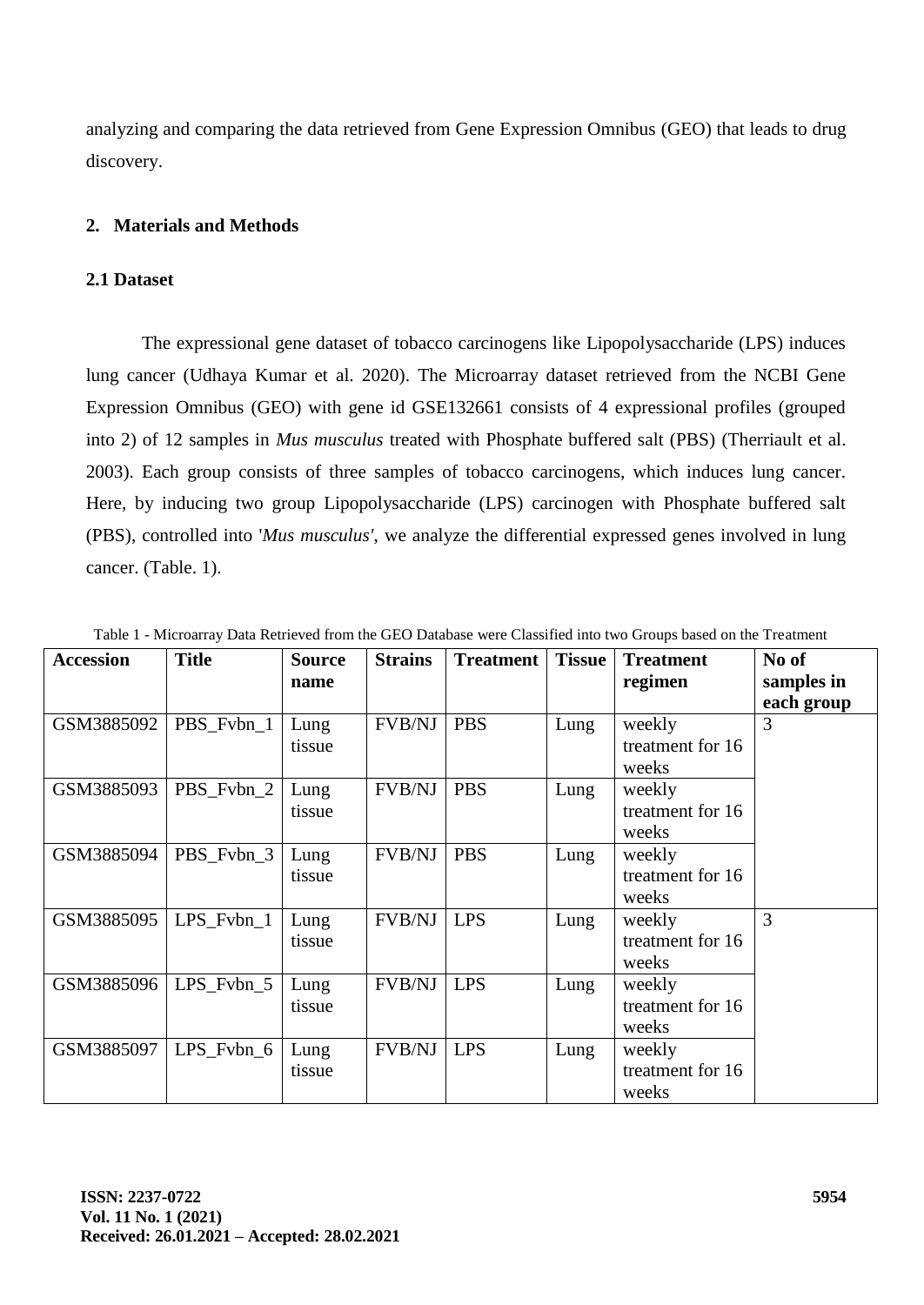#### **2.2. Identification of Significant Genes**

The Microarray dataset retrieved from the NCBI gene expression omnibus GEO database with ID GSE132661 ranked the significant genes based on the criteria p-value > 0.0[5\(Clough and Barrett](https://paperpile.com/c/arrskg/0jdq)  [2016\).](https://paperpile.com/c/arrskg/0jdq)

#### **2.3.Classification of Upregulated and Down-regulated Genes**

In GEO2R analysis the upregulated genes (UG) (log  $FC \ge 1$ ) and downregulated genes (DG) (log FC ≤ −1) were co-expressed in lung cancer.

#### **2.4.Gene-gene Interaction**

STRING analysis is to relate the upregulated and downregulated genes to find possible interactions [\(Szklarczyk et al. 2019\)](https://paperpile.com/c/arrskg/wMjJ) involved in the inflammatory response of Lipopolysaccharide (LPS) carcinogen with Phosphate buffered salt (PBS), controller.

#### **2.5.Gene Enrichment Analysis**

Analyze the data from string analysis to identify the gene ontologies of biological process, molecular function, cellular component, and pathways like KEGG and Reactome in differential expressed genes.

#### **2.6.Refined Gene Enrichment Analysis**

Enrichr analysis is used to compare the input gene sets to find pathways and ontologies involved in inflammatory responses of Lipopolysaccharide (LPS) carcinogen in causing lung cancer [\(Chen et al. 2013\).](https://paperpile.com/c/arrskg/7YpM) In enrichment analysis contains cellular components (CC), molecular function (MF), biological process (BP), biological pathways, transcription, cell types, disease/drugs. Input the common genes for enrichment analysis.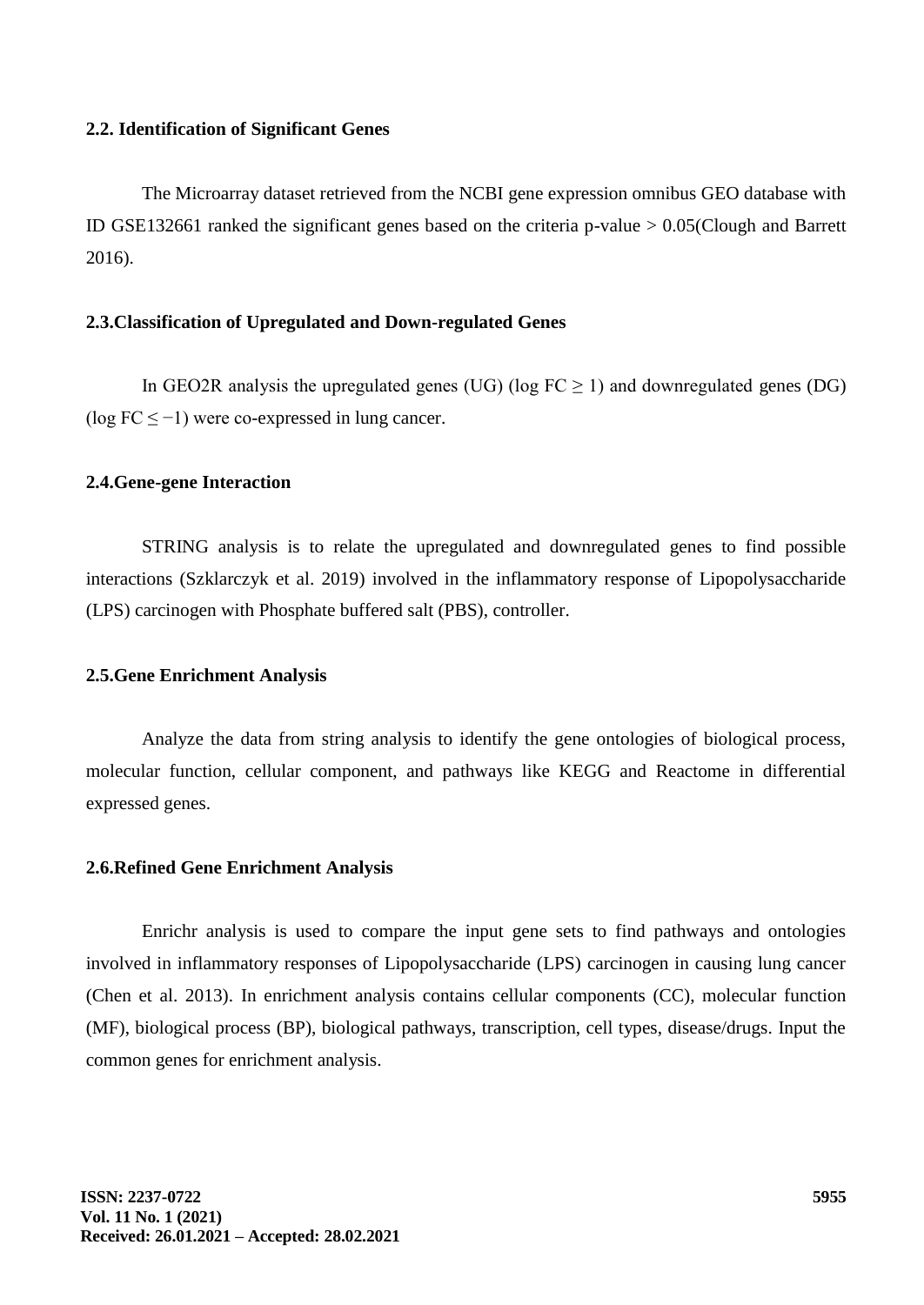#### **2.7.Hub Gene Identification**

Import the file from the STRING database to Cytoscape and download cytohubba from the app manager in Cytoscape. 'CytoHubba' plugin of 'Cytoscape' is to visualize the molecular interaction networks of eight HUB genes with gene expression profiles involved in lung cance[r\(Otasek et al.](https://paperpile.com/c/arrskg/4qXH)  [2019\).](https://paperpile.com/c/arrskg/4qXH)

## **2.8.Integrated Gene Enrichment**

'ClueGO' plugin of 'Cytoscape' is to visualize the pathways of eight HUB genes involved in inflammatory responses of Lipopolysaccharide (LPS) carcinogen lung cancer [\(In-Yee Lee, Jan-Ming](https://paperpile.com/c/arrskg/uYAa)  [Ho, and Ming-Syan Chen 2005\).](https://paperpile.com/c/arrskg/uYAa) It includes gene ontologies like biological process, Cellular component, Immune system process, Molecular function, Protein domains, and pathways like KEGG, Reactome, and wiki pathways.

## **3. Results**

#### **3.1.Identification of Significant Genes**

The Microarray dataset was retrieved from NCBI gene expression omnibus (GEO) with ID GSE132661. The upregulated genes-73 and downregulated genes-56 were identified and we observed 11753genes were significant, showing inflammatory responses in lung cancer. (Table 2).

| Table 2 - Data Retrieved from GEO Database |       |  |  |  |
|--------------------------------------------|-------|--|--|--|
| Total number of significant genes          | 11753 |  |  |  |
| Total number of upregulated genes          | 73    |  |  |  |
| Total number of downregulated genes        | -56   |  |  |  |

## **3.2.Gene-Gene Interaction**

STRING analysis is used for relating the upregulated (UR) and downregulated (DR) genes, we found 33 possible interactions in lung cancer. (Fig. 1) [\(Costantini, Ferrara, and Cortesi 2011\).](https://paperpile.com/c/arrskg/S7pl)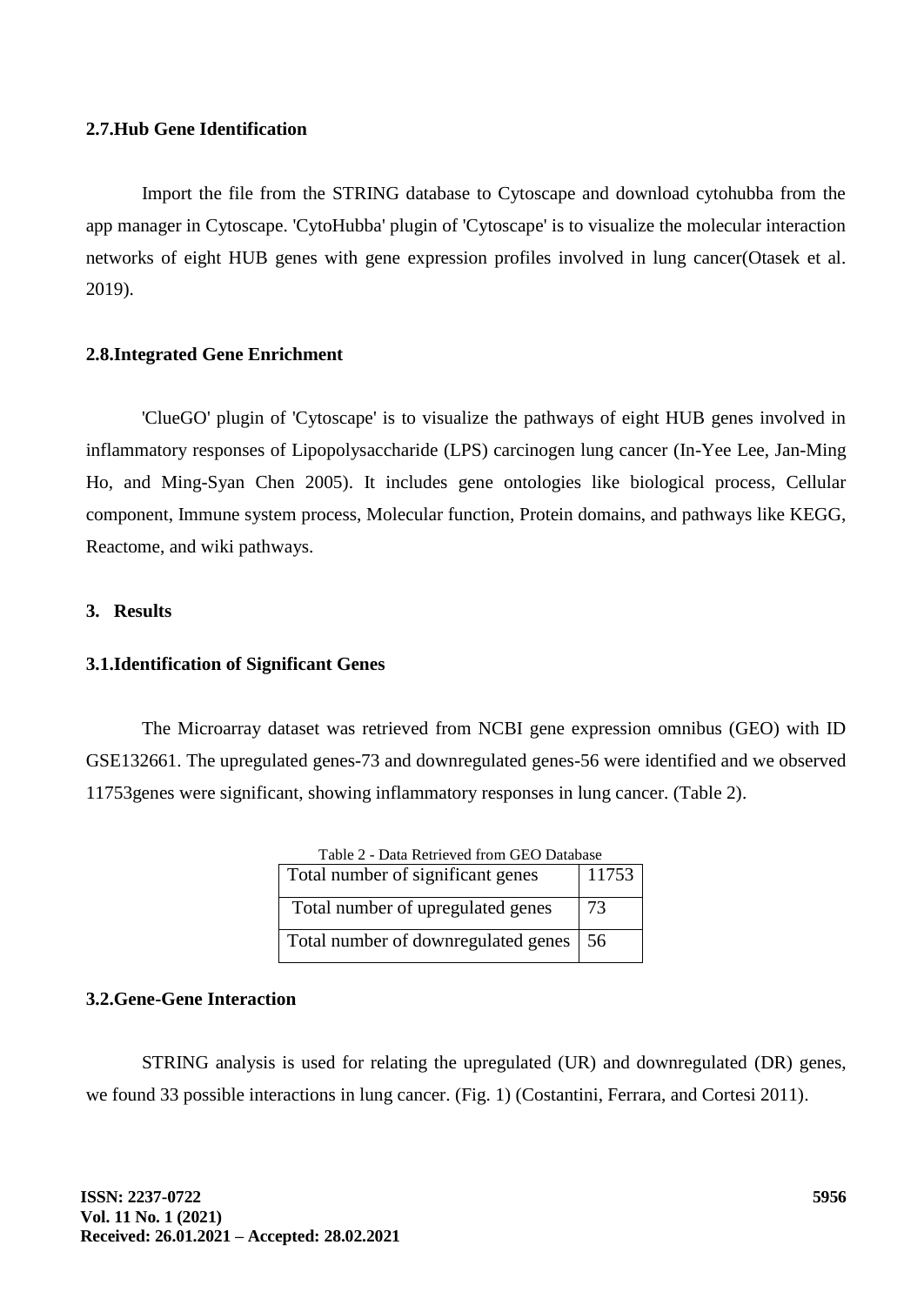

Fig. 1 - STRING Analysis Output Showing Possible Interactions of Overexpressed Genes

## **3.3.Refined Gene Enrichment Analysis**

Enrichr analysis is used to compare the input gene sets with annotated gene set[s\(Kuleshov et](https://paperpile.com/c/arrskg/3AQT)  [al. 2016\)](https://paperpile.com/c/arrskg/3AQT) to find pathways like the Calcium signalling pathway, (Fig. 2a) T-cell receptor signalling pathway, (Fig. 2b) [\(Ping, Liu, and Zhang 2018\).](https://paperpile.com/c/arrskg/hTRO) Interleukin-17 signalling pathway, (Fig. 2c), and ontologies like T-cell receptor complex, (Fig. 2d). cellular response of cytokine stimulus, (Fig. 2e) neutrophil-mediated immunity, (Fig.2f) [\(Reimand et al. 2019\).](https://paperpile.com/c/arrskg/Xn8Y) These pathways and ontologies were mostly involved in inflammatory responses of Lipopolysaccharide (LPS) in causing lung cancer.

Fig. 2 - Gene function enrichment analysis using ENRICHR tool depicted overexpression of genes involved in (a) Calcium signalling pathway (b)T-cell receptor signalling pathway (c) Interleukin-17 signalling pathway (d) T-cell receptor complex (e) cellular response of cytokine stimulus and (f) neutrophil-mediated immunity.



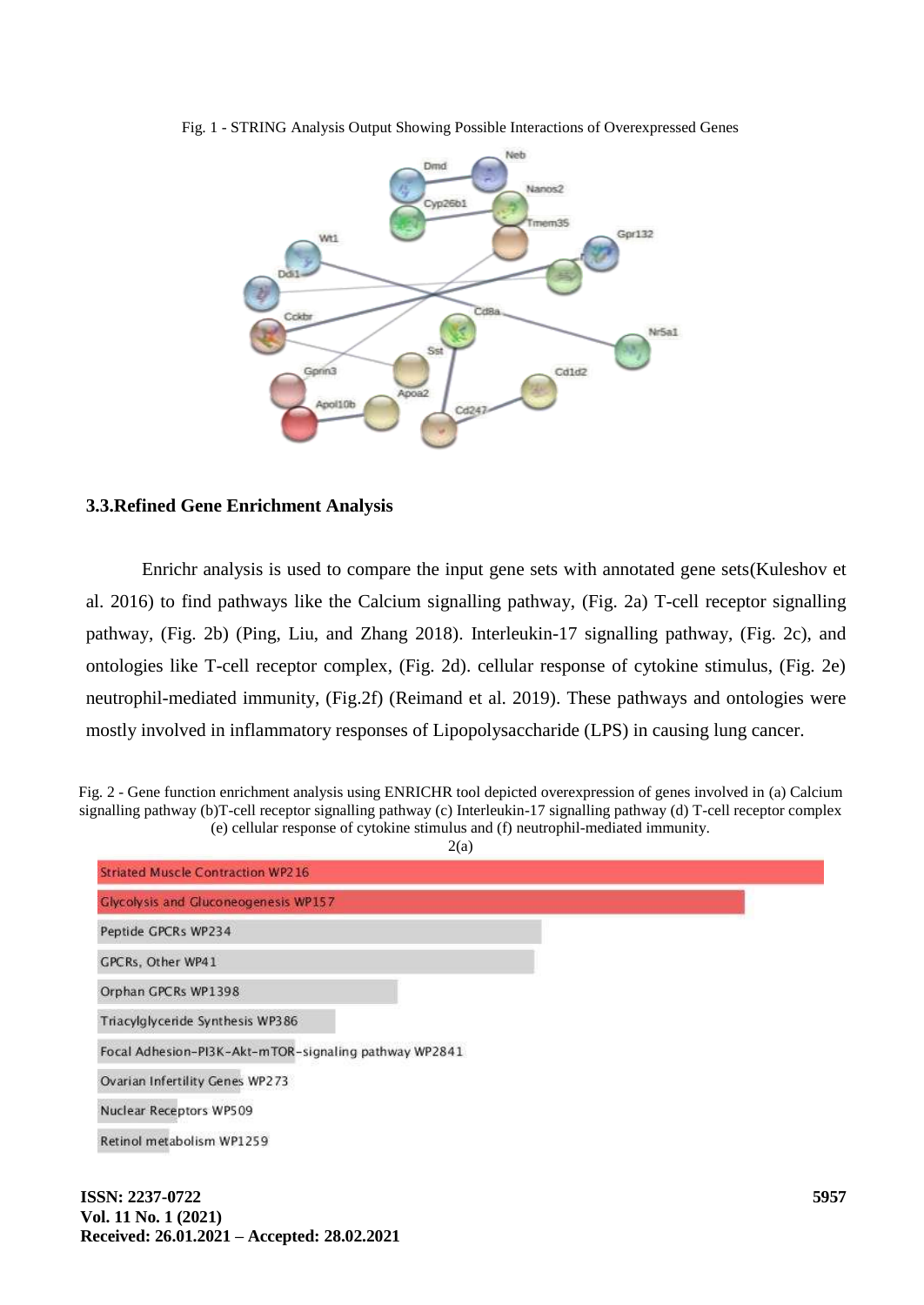| 2(b)                                                   |  |
|--------------------------------------------------------|--|
| Thelper cell surface molecules                         |  |
| Interleukin-17 signaling pathway                       |  |
| Inositol phosphate metabolism                          |  |
| Arrhythmogenic right ventricular cardiomyopathy (ARVC) |  |
| Striated muscle contraction                            |  |
| Dilated cardiomyopathy                                 |  |
| Activation of TRKA receptors                           |  |
| Cytochrome P450 metabolism of vitamins                 |  |
| Muscle contraction                                     |  |
| T cell receptor signaling in naive CD8+ T cells        |  |

2(c)

| Arrivannogane nan vennada calaloniyopaniy (Alve)         |  |
|----------------------------------------------------------|--|
| Inositol phosphate metabolism                            |  |
| Hypertrophic cardiomyopathy (HCM)                        |  |
| Dilated cardiomyopathy (DCM)                             |  |
| Adrenergic signaling in cardiomyocytes                   |  |
| Gastric acid secretion                                   |  |
| Cardiac muscle contraction                               |  |
| Nitrogen metabolism                                      |  |
| <b>Taste transduction</b>                                |  |
| Calcium signaling pathway                                |  |
| 2(d)                                                     |  |
| spermatogenesis (GO:0007283)                             |  |
| male gamete generation (GO:0048232)                      |  |
| regulation of male gonad development (GO:2000018)        |  |
| neuron migration (GO.0001764)                            |  |
| gliogenesis (GO:0042063)                                 |  |
| negative regulation of response to stimulus (GO:0048585) |  |

generation of neurons (GO:0048699)

anterograde trans-synaptic signaling (GO:0098916)

positive regulation of axonogenesis (GO:0050772)

actin-myosin filament sliding (GO:0033275)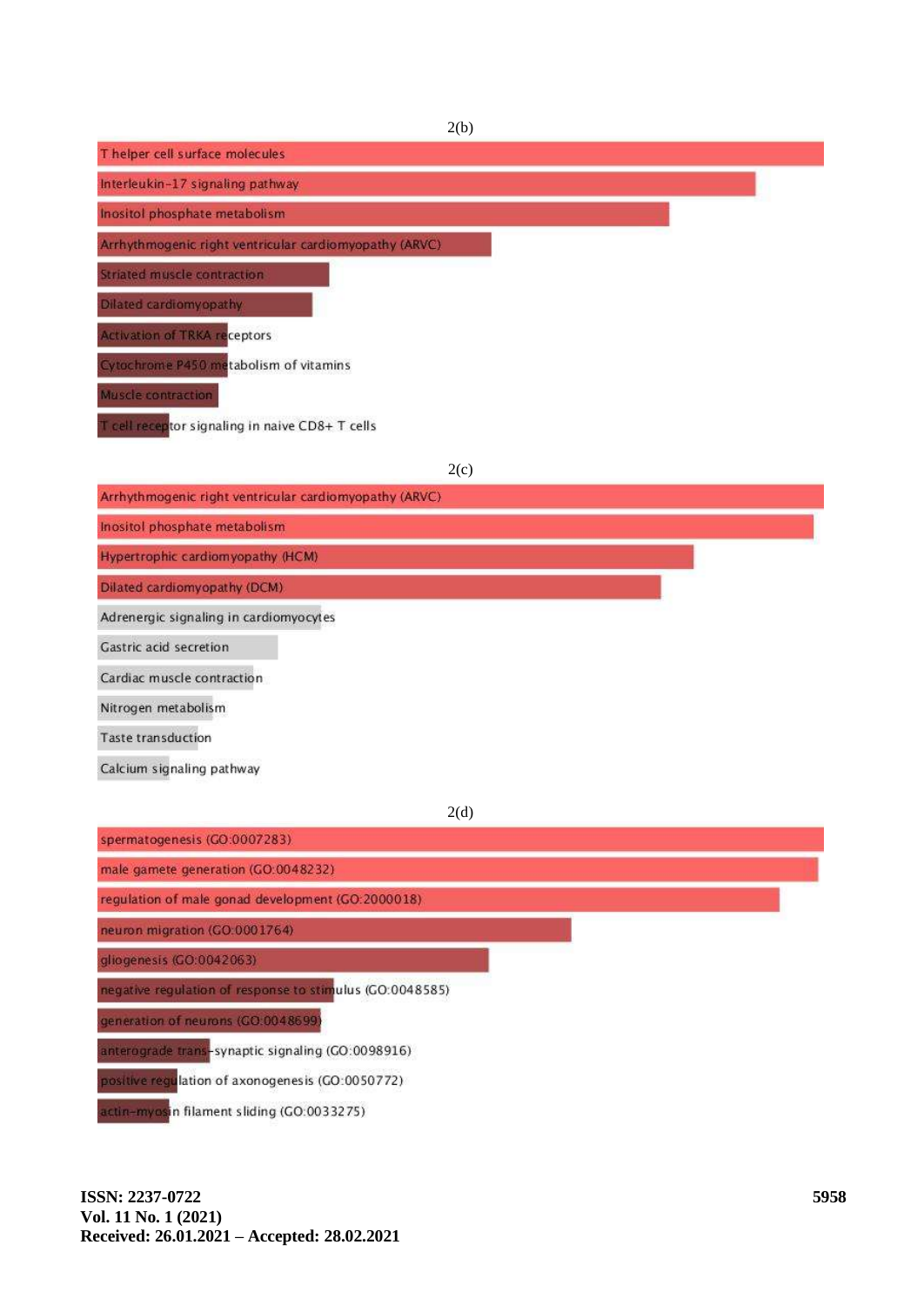| 2(e)                                                                                                                    |
|-------------------------------------------------------------------------------------------------------------------------|
| C2H2 zinc finger domain binding (GO 0070742)                                                                            |
| lipoprotein particle receptor binding (GO:0070325)                                                                      |
| oxidoreductase activity, acting on paired donors, with incorporation or reduction of molecular oxygen, NAD(P)H as one d |
| 1-phosphatidylinositol-3-kinase regulator activity (GO:0046935)                                                         |
| phosphatidylcholine-sterol O-acyltransferase activator activity (GO:0060228)                                            |
| arginine binding (GO:0034618)                                                                                           |
| NADPH-hemoprotein reductase activity (GO:0003958)                                                                       |
| apolipoprotein receptor binding (GO:0034190)                                                                            |
| 1-phosphatidylinositol-4-phosphate 3-kinase activity (GO:0035005)                                                       |
| neuropeptide Y receptor activity (GO:0004983)                                                                           |
|                                                                                                                         |



## **3.4.HUB Genes Identification**

‗CytoHubba' plugin ‗Cytoscape' is used to visualize the molecular interaction networks of eight HUB genes with gene expression profiles from the whole networ[k\(Shannon et al. 2003\),](https://paperpile.com/c/arrskg/FjTB) we identified *CD81, CD247, CD1D2, NANOS2, CYP26B1, SST, CCKBR, GPR132* as HUB genes overexpressed in inflammatory responses leads to the lung cancer in *Mus musculus* (Fig. 3).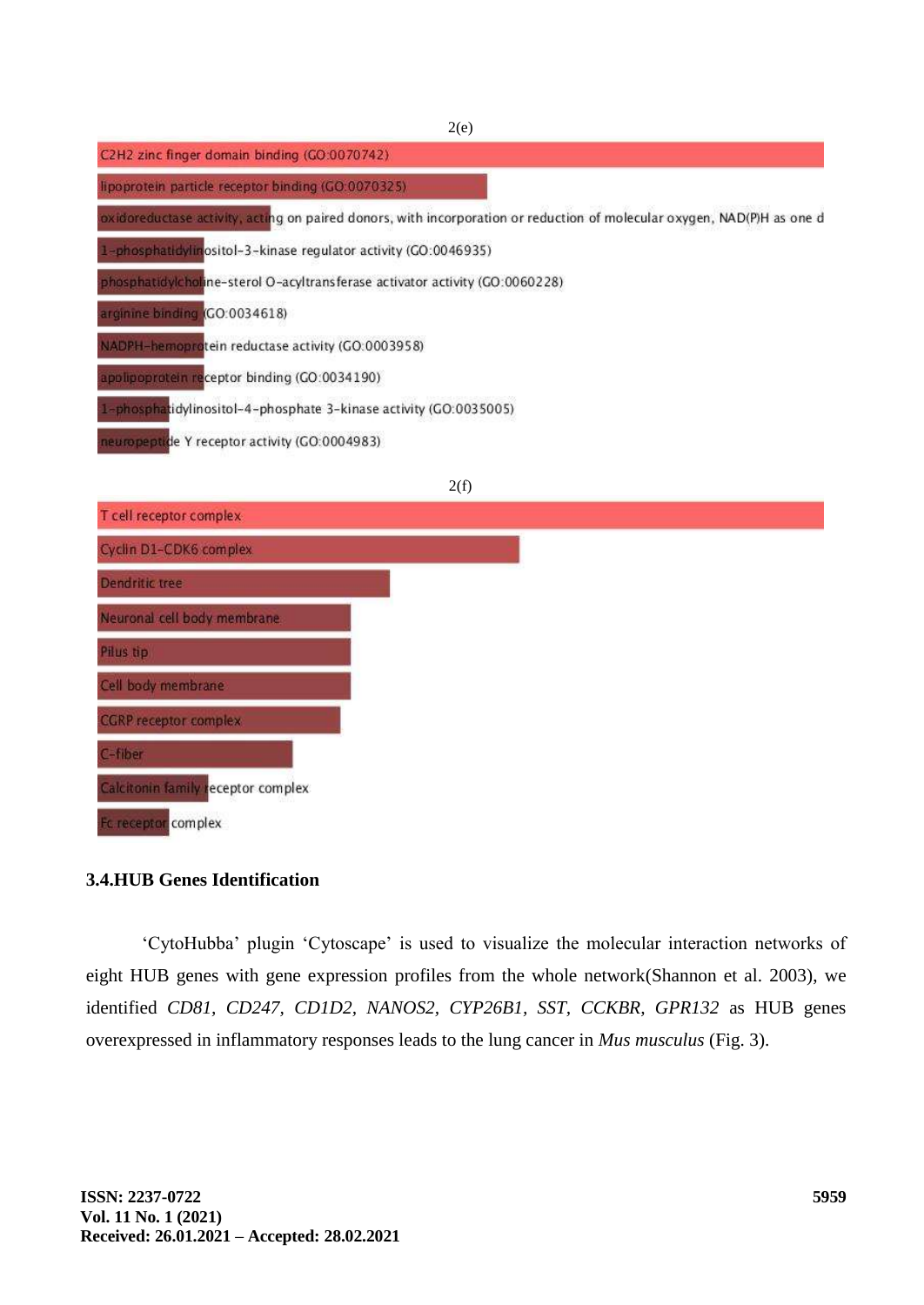

Fig. 3 - HUB Genes Identification for an Overexpressed Gene between Groups 1 and 2

## **3.5.Integrated Gene Enrichment Analysis**

‗ClueGO' plugin of ‗Cytoscape' is to visualize the pathways of eight HUB genes involved in inflammatory response[s\(Shen et al. 2017\),](https://paperpile.com/c/arrskg/blJn) we analyzed the pathway like TCR complex interacts with peptide antigen-presenting MHC Class 1 (Fig. 4).

Fig. 4 - Pathway Enrichment of Eight HUB Genes Showed Unilateral Dysregulation of Genes Involved in the Inflammatory Response

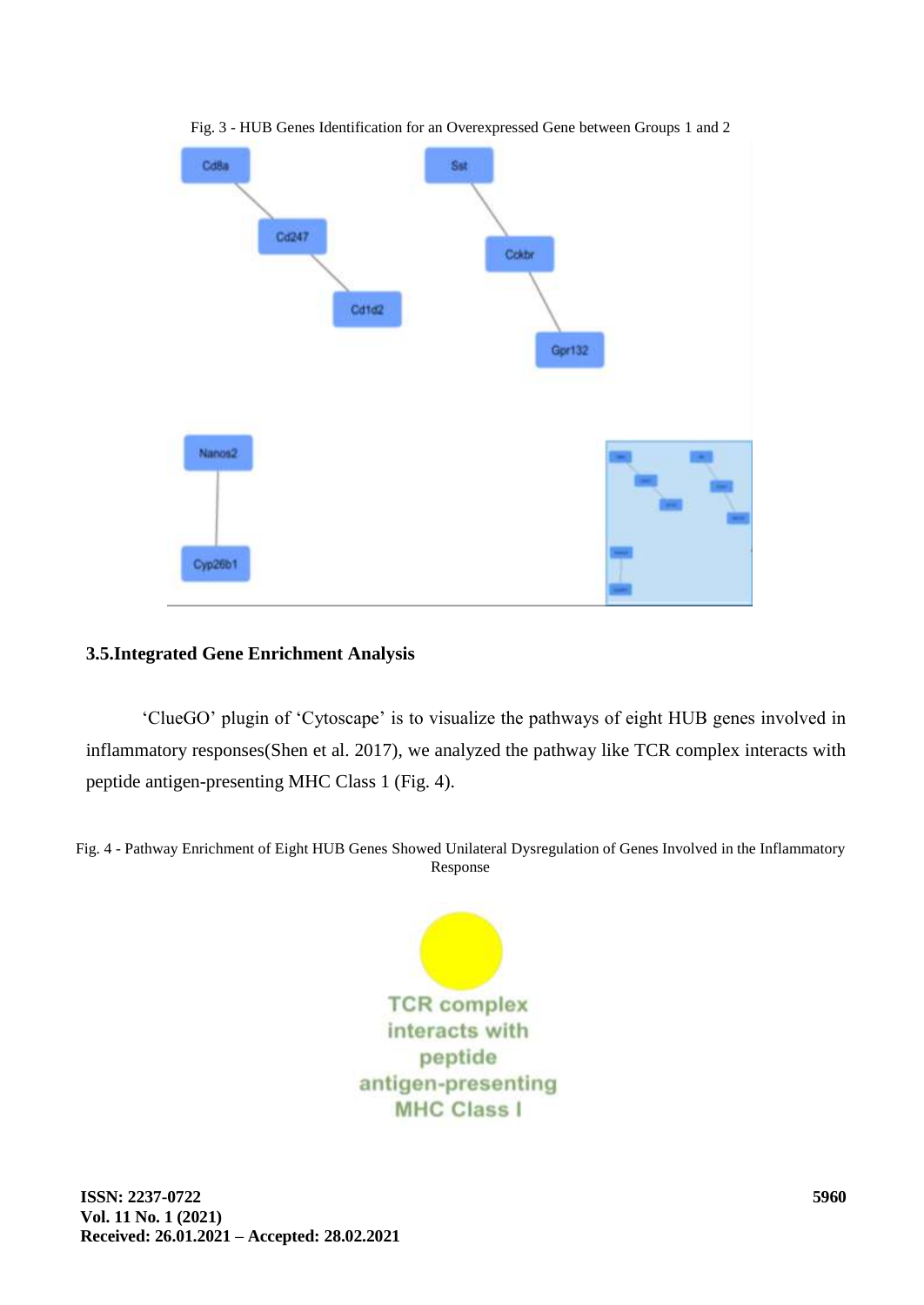## **4. Discussion**

The microarray dataset is used to find upregulated and downregulated genes and we identified 11753 genes as significant genes which cause inflammatory responses. STRING analysis is used to relate the upregulated and downregulated genes to find possible interactions involved in the inflammatory response of Lipopolysaccharide (LPS) in causing lung cancer. Enrichr analysis is used to compare the input gene sets to find pathways and ontologies involved in inflammatory responses like the Calcium signalling pathway,(Fig. 2a) Calcium, as a second messenger, is an important signal transduction element in cell growth, including cell cycle, differentiation, proliferation, and apoptosis. Calcium signalling is activated in a pathological cell, triggering the intracellular environment to switch the cell to react abnormall[y\(Yang et al. 2010\)](https://paperpile.com/c/arrskg/Mi4Q) T-cell receptor signalling pathway, (Fig. 2b) T cells are a new type of cell that can be used in adoptive cell therapy. Which is used to treat a variety of advanced cancer[s\(Ping, Liu, and Zhang 2018\).](https://paperpile.com/c/arrskg/hTRO) Interleukin-17 signalling pathway, (Fig. 2c), IL-17 and the Wnt signalling pathway were suspected of being involved in the treatment of ischemic stroke and the promotion of lung cancer. [\(L. Sun et al. 2020\)](https://paperpile.com/c/arrskg/XB2N) and ontologies like T-cell receptor complex, (Fig. 2d) TCRs on each T cell are distinct and differ between individuals and populations, allowing immune responses to a wide variety of foreign antigens. [\(Y.-Y. Liu et al. 2019\).](https://paperpile.com/c/arrskg/NK9z) cellular response of cytokine stimulus, (Fig. 2e) neutrophil-mediated immunity, (Fig.2f) [\(Reimand et al. 2019\).](https://paperpile.com/c/arrskg/Xn8Y) These pathways and ontologies were mostly involved in inflammatory responses of Lipopolysaccharide (LPS) in causing lung cancer.

‗CytoHubba' plugin ‗Cytoscape' is used to identified *CD81, CD247, CD1D2, NANOS2, CYP26B1, SST, CCKBR, GPR132* as HUB genes overexpressed in inflammatory responses. *CD81* - Leukocytosis and impaired transendothelial neutrophil emigration are observed in *Mus musculus* with targeted mutations of CD18, the common 2 subunits of CD11/CD18 integrins [\(Wu et al. 2003\).](https://paperpile.com/c/arrskg/0rKK) *CYP26B1*- CYP26B1 overexpression may disrupt T cell trafficking and differentiation in the gut and lymphoid organ[s\(Shannon et al. 2003\).](https://paperpile.com/c/arrskg/FjTB) *GPR132 -* deletion of GPR132 slows inflammation and cancer growth, but it also negates the anti-tumour effects of PPAR and rosiglitazone [\(Cheng et al. 2016\).](https://paperpile.com/c/arrskg/rMTS) Somatostatin receptors, sst1 and sst2, were mainly expressed in the majority of neuroblastomas at the initial diagnosis, and upregulation of functional sst1 or sst2 in neuroblastoma cell lines suppresses tumorigenicity in a xenograft model. [\(Albers et al. 2000\).](https://paperpile.com/c/arrskg/UopL)

‗CluGO' plugin of ‗Cytoscape' is used to analyze the pathways like TCR complex interacts with peptide antigen-presenting MHC Class 1 (Fig. 4). When T lymphocytes with alpha-beta T cell receptors (TCRs) interact with a molecular complex composed of a peptide bond to an MHC-encoded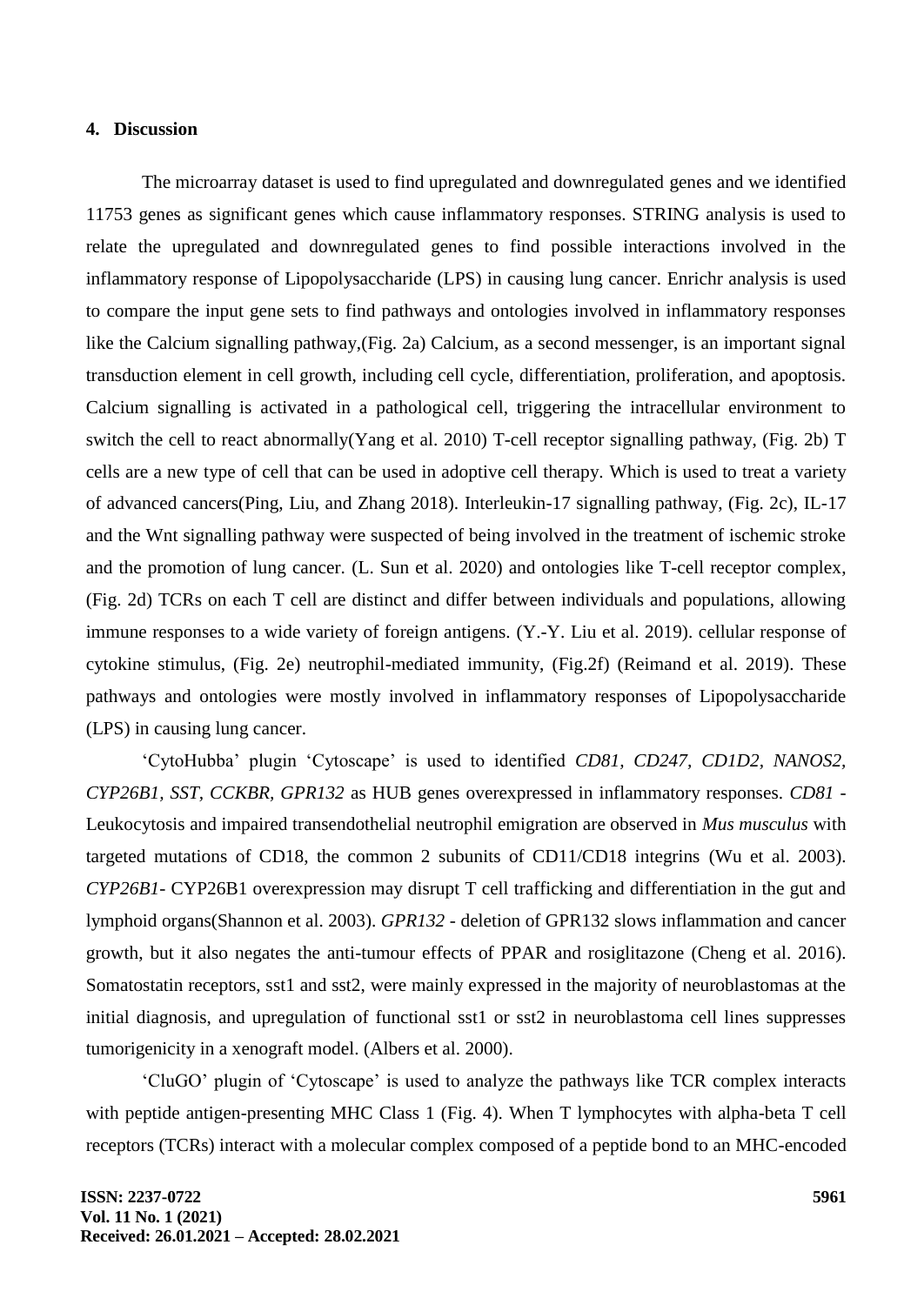class I or class II molecule on the surface of an antigen-presenting cel[l\(Corr et al. 1994\),](https://paperpile.com/c/arrskg/xVKZ) Antigenpresenting cells can activate CD4+ T cells, resulting in the coordination and regulation of effector cells. In all cases, a clonotypic T cell receptor interacts with a specific pMHC complex, potentially resulting in the sustained cell-cell contact formation, and T cell activation leads to cell proliferation and the mounting of a specific cellular immune response [\(Wieczorek et al. 2017\).](https://paperpile.com/c/arrskg/1DtH)

CD81 (TAPA-1) is a widely expressed cell-surface protein involved in a wide range of biologic responses [\(Levy, Todd, and Maecker 1998\).](https://paperpile.com/c/arrskg/zUyO) The CD247 gene is involved in T-cell signalling and has been linked to blood pressure in human genetic studies [\(Rudemiller et al. 2014\).](https://paperpile.com/c/arrskg/eE0D) CD1d2 molecules present different sets of self-antigen(s) in the mouse thymus, influencing the development of invariant NKT cells [\(Sundararaj et al. 2018\).](https://paperpile.com/c/arrskg/ner2) The presence of CYP26 in the sebaceous gland epithelium lends support to the theory that altered RA metabolism may play a role in the pathogenesis of acne [\(Heise et al. 2006\)](https://paperpile.com/c/arrskg/hQ6d)

Our institution is passionate about high quality evidence based research and has excelled in various fields [\(\(Vijayashree Priyadharsini 2019; Ezhilarasan, Apoorva, and Ashok Vardhan 2019;](https://paperpile.com/c/arrskg/fp8fP+eyXjR+ea5AF+SyL8l+620zN+3Cvfo+7zcph)  [Ramesh et al. 2018; Mathew et al. 2020; Sridharan et al. 2019; Pc, Marimuthu, and Devadoss 2018;](https://paperpile.com/c/arrskg/fp8fP+eyXjR+ea5AF+SyL8l+620zN+3Cvfo+7zcph)  [Ramadurai et al.](https://paperpile.com/c/arrskg/fp8fP+eyXjR+ea5AF+SyL8l+620zN+3Cvfo+7zcph) 2019). We hope this study adds to this rich legacy.

The major limitation of our study is that these genes and pathways need to be confirmed by wet lab techniques such as western blot and RT-PCR before they can be clinically applied. We identified the gene expression of ten hub genes with gene expression profiles involved in inflammatory responses of LPS carcinogen in causing lung cancer. Furthermore, our results suggest that these differentially expressed genes could be targeted for the further drug discovery process.

#### **5. Conclusion**

People who smoke cigarettes were already 15 to 30 times more likely to develop lung cancer. Lipopolysaccharide is one of the carcinogens present in tobacco and acts as a cofactor for many types of carcinogenesis. We identified overexpressed genes that were upregulated and downregulated in lung cancer. We observed possible interactions of overexpressed genes. Hence, it is desirable to collect and integrate all types of gene-gene interactions under one framework. We identified *CD81, CD247, CD1D2, NANOS2, CYP26B1, SST, CCKBR, GPR132* as overexpressed genes, *BC048507, CDCA8, NTRK2, RELN, PIK3C2A, PIP5KLI* as downregulated genes, and we analyzed the pathway like TCR complex interacts with peptide antigen-presenting MHC Class-I. Furthermore, our results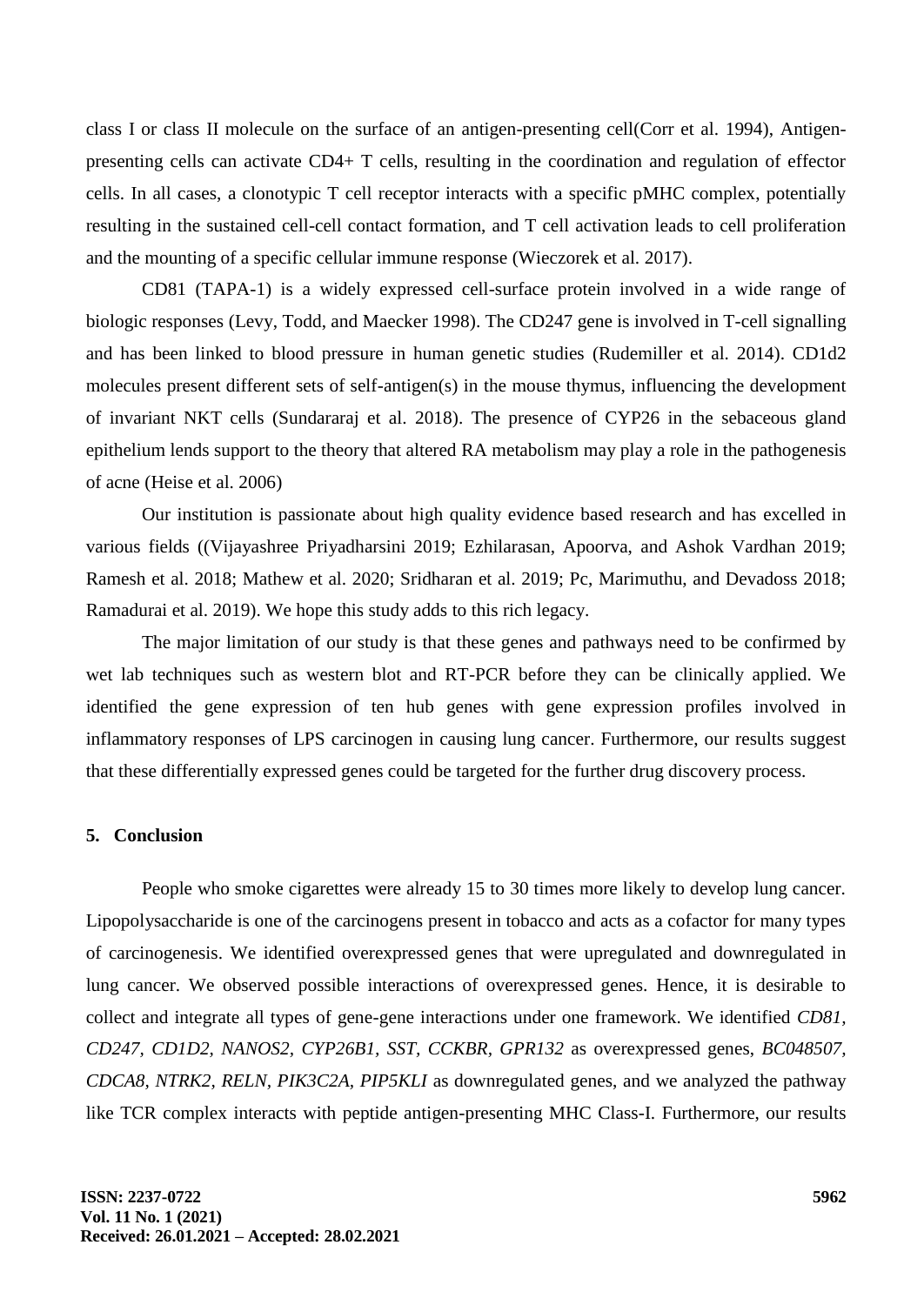provide for data analysis pipelines in diverse areas ranging from disease module identification to novel biomarker discovery.

## **Declarations**

#### **Conflict of Interest**

The authors of this paper declare no conflict of interest.

#### **Author Contribution**

Author MM was involved in data collection, data analysis, manuscript writing. Author MD was involved in conceptualization, guidance and critical review of manuscript.

#### **Acknowledgments**

The authors would like to express their gratitude towards Saveetha School of engineering, Saveetha Institute of Medical and Technical Sciences (Formerly known as Saveetha University) for providing the necessary infrastructure to carry out this work successfully.

## **Funding**

We thank the following organizations for providing financial support that enabled us to complete the study.

- 1. Finura Bioteks
- 2. Saveetha University
- 3. Saveetha Institute of Medical and Technical Sciences
- 4. Saveetha School of engineering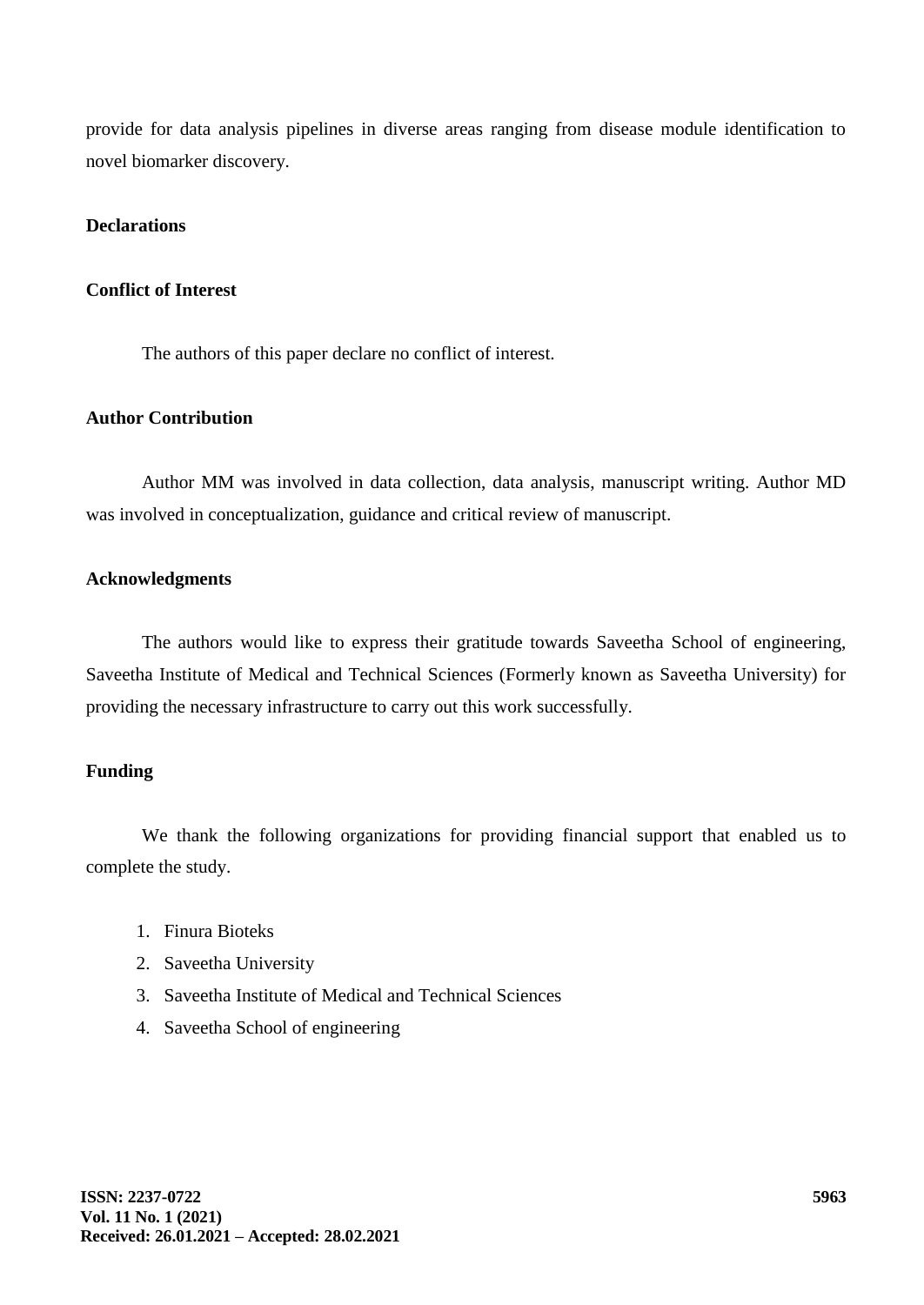## **References**

[Albers, A. R., M. S. O'Dorisio, D. A. Balster, M. Caprara, P. Gosh, F. Chen, C. Hoeger, et al. 2000.](http://paperpile.com/b/arrskg/UopL)  [―Somatostatin Receptor Gene Expression in Neuroblastoma.‖](http://paperpile.com/b/arrskg/UopL) *[Regulatory Peptides](http://paperpile.com/b/arrskg/UopL)* [88 \(1-3\): 61–73.](http://paperpile.com/b/arrskg/UopL)  [https://doi.org/10.1016/s0167-0115\(99\)00121-4.](http://paperpile.com/b/arrskg/UopL)

Bagaitkar, Juhi, Donald R. Demuth, and David A. Scott. 2008. "Tobacco Use Increases Susceptibility to Bacterial Infection." *[Tobacco Induced Diseases](http://paperpile.com/b/arrskg/DL11)* [4 \(December\): 12. https://doi.org/](http://paperpile.com/b/arrskg/DL11)[10.1186/1617-](http://dx.doi.org/10.1186/1617-9625-4-12) [9625-4-12](http://dx.doi.org/10.1186/1617-9625-4-12)[.](http://paperpile.com/b/arrskg/DL11)

Chen, Edward Y., Christopher M. Tan, Yan Kou, Qiaonan Duan, Zichen Wang, Gabriela Vaz Meirelles, Neil R. Clark, and Avi Ma'ayan. 2013. "Enrichr: Interactive and Collaborative HTML5 Gene List Enrichment Analysis Tool." *BMC Bioinformatics 14* (April): 128.

https://doi.org/10.1186/1471-2105-14-12[8.](http://paperpile.com/b/arrskg/7YpM)

[Cheng, Wing Yin, Hoangdinh Huynh, Peiwen Chen, Samuel Peña-Llopis, and Yihong Wan. 2016.](http://paperpile.com/b/arrskg/rMTS)  *"Macrophage PPARγ Inhibits Gpr132 to Mediate the Anti-Tumor Effects of Rosiglitazone." [eLife](http://paperpile.com/b/arrskg/rMTS)* 5 [\(October\). https://doi.org/10.7554/eLife.18501.](http://paperpile.com/b/arrskg/rMTS)

Clough, Emily, and Tanya Barrett. 2016. "The Gene Expression Omnibus Database." Methods in *[Molecular Biology](http://paperpile.com/b/arrskg/0jdq)* [1418: 93–110. https://doi.org/](http://paperpile.com/b/arrskg/0jdq)[10.1007/978-1-4939-3578-9\\_5.](http://dx.doi.org/10.1007/978-1-4939-3578-9_5)

[Corr, M., A. E. Slanetz, L. F. Boyd, M. T. Jelonek, S. Khilko, B. K. al-Ramadi, Y. S. Kim, S. E.](http://paperpile.com/b/arrskg/xVKZ)  Maher, A. L. Bothwell, and D. H. Margulies. 1994. "T Cell Receptor-MHC Class I Peptide Interactions: Affinity, Kinetics, and Specificity." *[Science](http://paperpile.com/b/arrskg/xVKZ)* 265 (5174): 946–49. [https://doi.org/](http://paperpile.com/b/arrskg/xVKZ)[10.1126/science.8052850.](http://dx.doi.org/10.1126/science.8052850)

Costantini, Giulia, Pietro Ferrara, and Agostino Cortesi. 2011. "Static Analysis of String Values." In *[Formal Methods and Software Engineering](http://paperpile.com/b/arrskg/S7pl)*[, 505–21. Springer Berlin Heidelberg.](http://paperpile.com/b/arrskg/S7pl)  [https://doi.org/10.1007/978-3-642-24559-6\\_34.](http://paperpile.com/b/arrskg/S7pl) *[Journal of Oral Pathology & Medicine: Official](http://paperpile.com/b/arrskg/S7pl)  [Publication of the International](http://paperpile.com/b/arrskg/eyXjR)* 

Ezhilarasan, Devaraj, Velluru S. Apoorva, and Nandhigam Ashok Vardhan. 2019. "Syzygium [Cumini Extract Induced Reactive Oxygen Species-Mediated Apoptosis in Human Oral Squamous](http://paperpile.com/b/arrskg/eyXjR)  [Carcinoma Cells.‖](http://paperpile.com/b/arrskg/eyXjR) *Association of Oral Pathologists and the American Academy of Oral Pathology* [48](http://paperpile.com/b/arrskg/eyXjR)  [\(2\): 115–21. https://doi.org/](http://paperpile.com/b/arrskg/eyXjR)[10.1111/jop.12806.](http://dx.doi.org/10.1111/jop.12806)

Gheena, S., and D. Ezhilarasan. 2019. "Syringic Acid Triggers Reactive Oxygen Species-Mediated [Cytotoxicity in HepG2 Cells.‖](http://paperpile.com/b/arrskg/rLtWa) *[Human & Experimental Toxicology](http://paperpile.com/b/arrskg/rLtWa)* [38 \(6\): 694–702.](http://paperpile.com/b/arrskg/rLtWa)  [https://doi.org/10.1177/0960327119839173.](http://paperpile.com/b/arrskg/rLtWa)

Godtfredsen, Nina S., Eva Prescott, and Merete Osler. 2005. "Effect of Smoking Reduction on Lung [Cancer Risk.‖](http://paperpile.com/b/arrskg/UDns) *[JAMA: The Journal of the American Medical Association](http://paperpile.com/b/arrskg/UDns)* [294 \(12\): 1505–10.](http://paperpile.com/b/arrskg/UDns)  [https://doi.org/10.1001/jama.294.12.1505.](http://paperpile.com/b/arrskg/UDns)

[Heise, Ruth, Jörg Mey, Mark M. Neis, Yvonne Marquardt, Sylvia Joussen, Hagen Ott, Tonio](http://paperpile.com/b/arrskg/hQ6d)  Wiederholt, et al. 2006. "Skin Retinoid Concentrations Are Modulated by CYP26AI Expression Restricted to Basal Keratinocytes in Normal Human Skin and Differentiated 3D Skin Models." The *[Journal of Investigative Dermatology](http://paperpile.com/b/arrskg/hQ6d)* [126 \(11\): 2473–80. https://doi.org/](http://paperpile.com/b/arrskg/hQ6d)[10.1038/sj.jid.5700432.](http://dx.doi.org/10.1038/sj.jid.5700432)

In-Yee Lee, Jan-Ming Ho, and Ming-Syan Chen. 2005. "CLUGO: A Clustering Algorithm for [Automated Functional Annotations Based](http://paperpile.com/b/arrskg/uYAa) on Gene Ontology." In *Fifth IEEE International [Conference on Data Mining \(ICDM'05\)](http://paperpile.com/b/arrskg/uYAa)*, 4 pp. –. [https://doi.org/10.1109/ICDM.2005.42.](http://paperpile.com/b/arrskg/uYAa)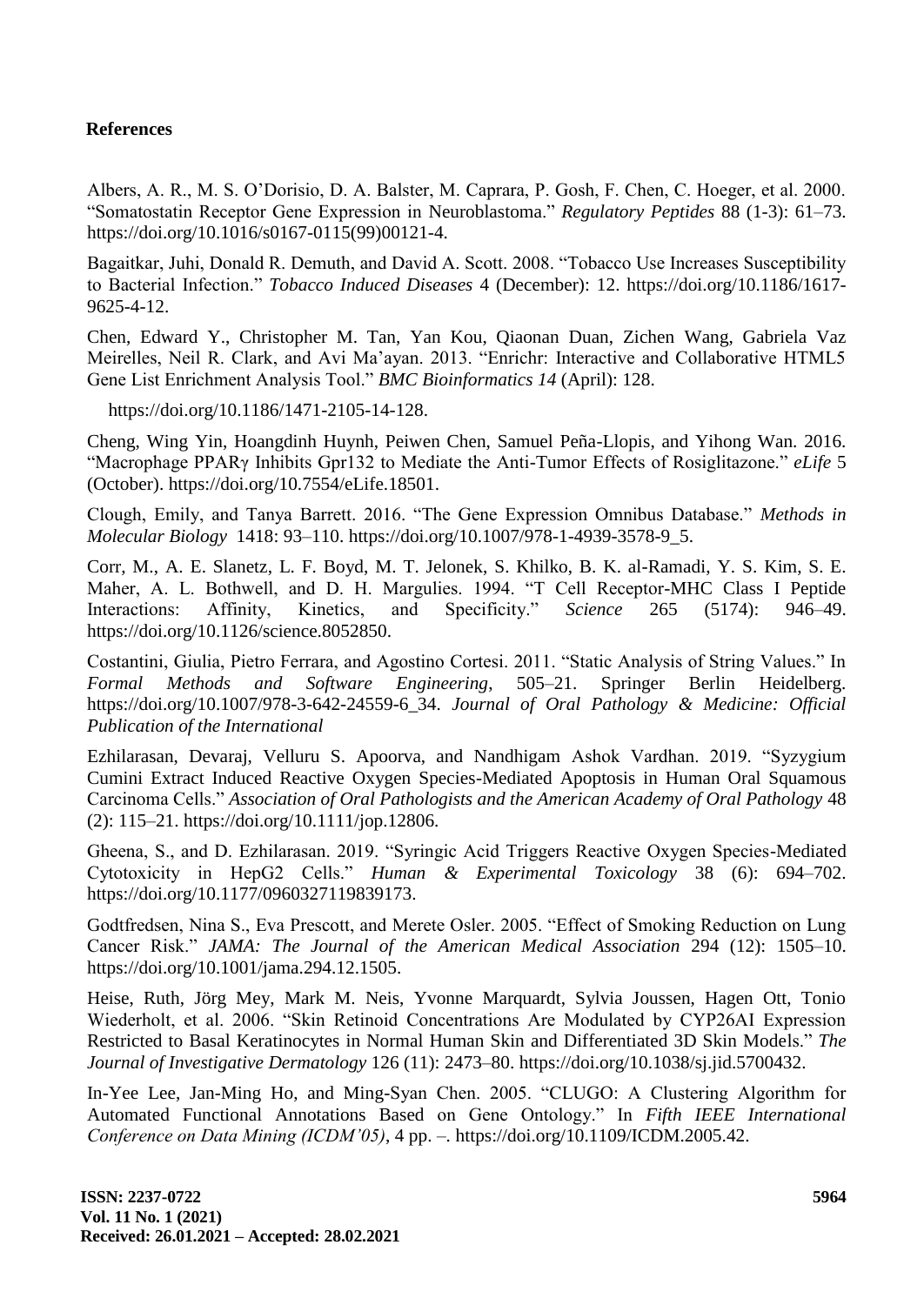Jose, Jerry, Ajitha, and Haripriya Subbaiyan. 2020. "Different Treatment Modalities Followed by [Dental Practitioners for Ellis Class 2 Fracture –](http://paperpile.com/b/arrskg/ZUjre) A Questionnaire-Based Survey." *The Open Dentistry [Journal](http://paperpile.com/b/arrskg/ZUjre)* [14 \(1\): 59–65. https://doi.org/10.2174/1874210602014010059.](http://paperpile.com/b/arrskg/ZUjre)

Ke, Yang, Mohammed Saleh Al Aboody, Wael Alturaiki, Suliman A. Alsagaby, Faiz Abdulaziz Alfaiz, Vishnu Priya Veeraraghavan, and Suresh Mickymaray. 2019. "Photosynthesized Gold Nanoparticles from Catharanthus Roseus Induces Caspase-Mediated Apoptosis in Cervical Cancer Cells (HeLa).‖ *Artificial Cells, Nanomedicine, and Biotechnology* 47 (1): 1938–46.

https://doi.org/10.1080/21691401.2019.161401[7.](http://paperpile.com/b/arrskg/T7CJo)

[Krishnaswamy, Haribabu, Sivaprakash Muthukrishnan, Sathish Thanikodi, Godwin Arockiaraj](http://paperpile.com/b/arrskg/0toYU)  Antony, and Vijayan Venkatraman. 2020. "Investigation of Air Conditioning Temperature Variation by Modifying the Structure of Passenger Car Using Computational Fluid Dynamics." *Thermal [Science](http://paperpile.com/b/arrskg/0toYU)* [24 \(1 Part B\): 495–98. https://doi.org/](http://paperpile.com/b/arrskg/0toYU)[10.2298/tsci190409397k.](http://dx.doi.org/10.2298/tsci190409397k)

Kuleshov, Maxim V., Matthew R. Jones, Andrew D. Rouillard, Nicolas F. Fernandez, Qiaonan Duan, Zichen Wang, Simon Koplev, et al. 2016. "Enrichr: A Comprehensive Gene Set Enrichment Analysis Web Server 2016 Update." *Nucleic Acids Research 44* (W1): W90-97.

[https://doi.org/10.1093/nar/gkw377.](https://doi.org/10.1093/nar/gkw377)

Lambert, Joshua D., Jungil Hong, Guang-Yu Yang, Jie Liao, and Chung S. Yang. 2005. "Inhibition of Carcinogenesis by Polyphenols: Evidence from Laboratory Investigations." The American Journal *[of Clinical Nutrition](http://paperpile.com/b/arrskg/RKUk)* 81 (1 Suppl): 284S – [291S. https://doi.org/10.1093/ajcn/81.1.284S.](http://paperpile.com/b/arrskg/RKUk)

Levy, S., S. C. Todd, and H. T. Maecker. 1998. "CD81 (TAPA-1): A Molecule Involved in Signal [Transduction and Cell Adhesion in the Immune System.‖](http://paperpile.com/b/arrskg/zUyO) *[Annual Review of Immunology](http://paperpile.com/b/arrskg/zUyO)* [16: 89–109.](http://paperpile.com/b/arrskg/zUyO)  [https://doi.org/10.1146/annurev.immunol.16.1.89.](http://paperpile.com/b/arrskg/zUyO)

[Liu, Chia-Hsin, Zhong Chen, Kong Chen, Fu-Tien Liao, Chia-En Chung, Xiaoping Liu, Yu-Chun](http://paperpile.com/b/arrskg/nuRE)  Lin, Phouthone Keohavong, George D. Leikauf, and Yuanpu Peter Di. 2021. "Lipopolysaccharide-[Mediated Chronic Inflammation Promotes Tobacco Carcinogen-Induced](http://paperpile.com/b/arrskg/nuRE) Lung Cancer and Determines the Efficacy of Immunotherapy." *[Cancer Research](http://paperpile.com/b/arrskg/nuRE)* 81 (1): 144–57. [https://doi.org/10.1158/0008-5472.CAN-20-1994.](http://paperpile.com/b/arrskg/nuRE)

[Liu, Yang-Yang, Qi-Fan Yang, Jing-Song Yang, Ru-Bo Cao, Jin-Yan Liang, Yu-Ting Liu, Yu-Lan](http://paperpile.com/b/arrskg/NK9z) Zeng, et al. 2019. "Characteristics and Prognostic Significance of Profiling the Peripheral Blood T-Cell Receptor Repertoire in Patients with Advanced Lung Cancer." *International Journal of Cancer*. *[Journal International Du Cancer](http://paperpile.com/b/arrskg/NK9z)* [145 \(5\): 1423–31. https://doi.org/](http://paperpile.com/b/arrskg/NK9z)[10.1002/ijc.32145.](http://dx.doi.org/10.1002/ijc.32145)

[Malli Sureshbabu, Nivedhitha, Kathiravan Selvarasu, Jayanth Kumar V, Mahalakshmi Nandakumar,](http://paperpile.com/b/arrskg/xiOBT)  and Deepak Selvam. 2019. "Concentrated Growth Factors as an Ingenious Biomaterial in Regeneration of Bony Defects after Periapical Surgery: A Report of Two Cases." *Case Reports in [Dentistry](http://paperpile.com/b/arrskg/xiOBT)* [2019 \(January\): 7046203. https://doi.org/](http://paperpile.com/b/arrskg/xiOBT)[10.1155/2019/7046203.](http://dx.doi.org/10.1155/2019/7046203)

Mathew, M. G., S. R. Samuel, A. J. Soni, and K. B. Roopa. 2020. "Evaluation of Adhesion of [Streptococcus Mutans, Plaque Accumulation on Zirconia and Stainless Steel Crowns, and](http://paperpile.com/b/arrskg/SyL8l)  Surrounding Gingival Inflammation in Primary ...." [Clinical Oral Investigations](http://paperpile.com/b/arrskg/SyL8l). [https://link.springer.com/article/10.1007/s00784-020-03204-9.](https://link.springer.com/article/10.1007/s00784-020-03204-9)

[Mehta, Meenu, Deeksha, Devesh Tewari, Gaurav Gupta, Rajendra Awasthi, Harjeet Singh, Parijat](http://paperpile.com/b/arrskg/b4qY5)  Pandey, et al. 2019. "Oligonucleotide Therapy: An Emerging Focus Area for Drug Delivery in [Chronic Inflammatory Respiratory Diseases.‖](http://paperpile.com/b/arrskg/b4qY5) *[Chemico-Biological Interactions](http://paperpile.com/b/arrskg/b4qY5)* [308 \(August\):](http://paperpile.com/b/arrskg/b4qY5)  [206–15. https://doi.org/](http://paperpile.com/b/arrskg/b4qY5)[10.1016/j.cbi.2019.05.028.](http://dx.doi.org/10.1016/j.cbi.2019.05.028)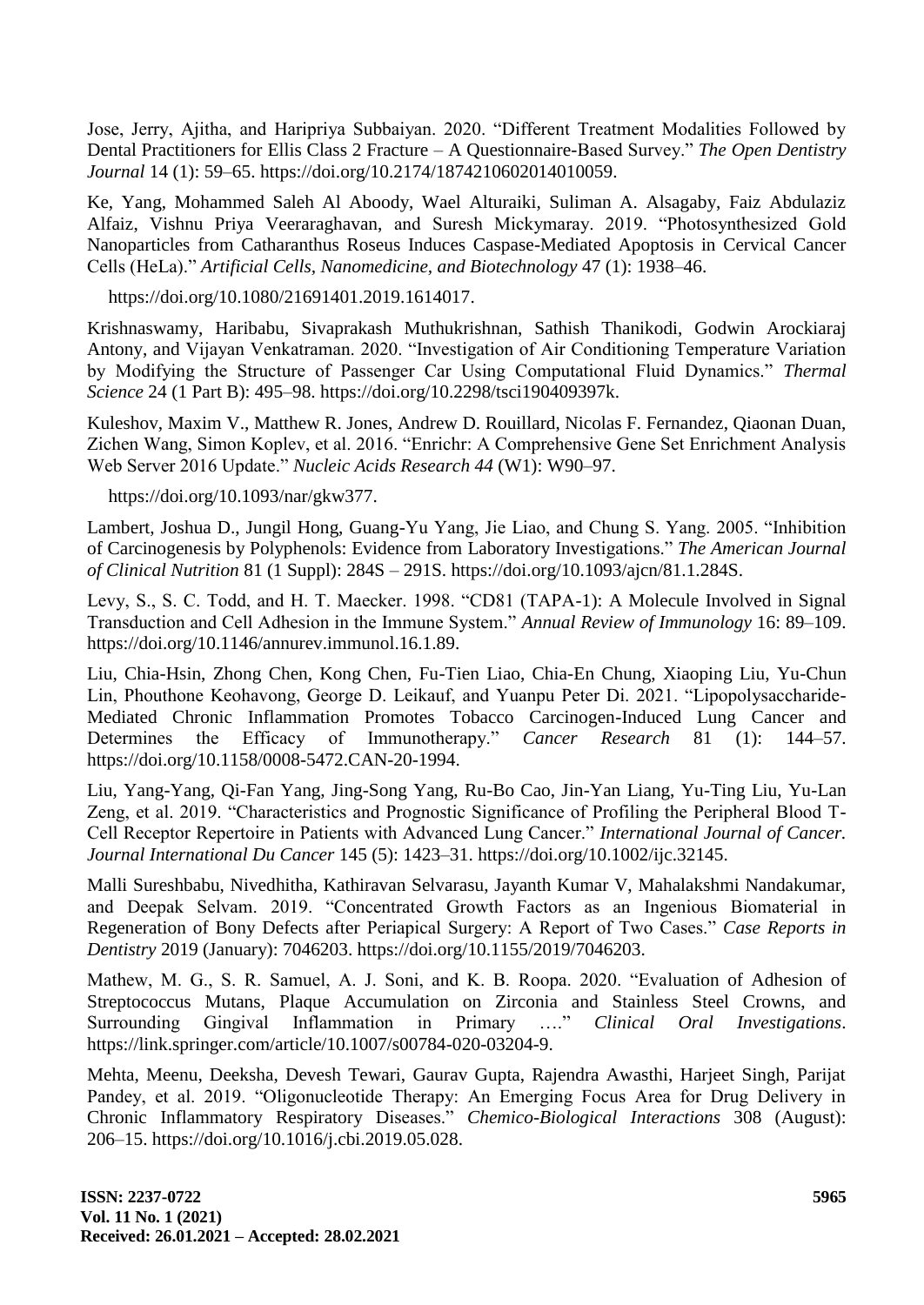[Muthukrishnan, Sivaprakash, Haribabu Krishnaswamy, Sathish Thanikodi, Dinesh Sundaresan, and](http://paperpile.com/b/arrskg/s6zj8)  Vijayan Venkatraman. 2020. "Support Vector Machine for Modelling and Simulation of Heat [Exchangers.‖](http://paperpile.com/b/arrskg/s6zj8) *[Thermal Science](http://paperpile.com/b/arrskg/s6zj8)* [24 \(1 Part B\): 499–503. https://doi.org/10.2298/tsci190419398m.](http://paperpile.com/b/arrskg/s6zj8)

[Otasek, David, John H. Morris, Jorge Bouças, Alexander R. Pico, and Barry Demchak. 2019.](http://paperpile.com/b/arrskg/4qXH)  [―Cytoscape Automation: Empowering Workflow-Based Network Analysis.‖](http://paperpile.com/b/arrskg/4qXH) *[Genome Biology](http://paperpile.com/b/arrskg/4qXH)* [20 \(1\):](http://paperpile.com/b/arrskg/4qXH)  [185. https://doi.org/10.1186/s13059-019-1758-4.](http://paperpile.com/b/arrskg/4qXH)

Pc, J., T. Marimuthu, and P. Devadoss. 2018. "Prevalence and Measurement of Anterior Loop of the Mandibular Canal Using CBCT: A Cross Sectional Study." *Clinical Implant Dentistry and Related [Research](http://paperpile.com/b/arrskg/3Cvfo)*[. https://europepmc.org/article/med/29624863.](http://paperpile.com/b/arrskg/3Cvfo)

Ping, Yu, Chaojun Liu, and Yi Zhang. 2018. "T-Cell Receptor-Engineered T Cells for Cancer Treatment: Current Status and Future Directions." [Protein & Cell](http://paperpile.com/b/arrskg/hTRO) 9 (3): 254–66. [https://doi.org/10.1007/s13238-016-0367-1.](http://paperpile.com/b/arrskg/hTRO)

[Ramadurai, Neeraja, Deepa Gurunathan, A. Victor Samuel, Emg Subramanian, and Steven J. L.](http://paperpile.com/b/arrskg/7zcph)  Rodrigues. 2019. "Effectiveness of 2% Articaine as an Anesthetic Agent in Children: Randomized [Controlled Trial.‖](http://paperpile.com/b/arrskg/7zcph) *[Clinical Oral Investigations](http://paperpile.com/b/arrskg/7zcph)* [23 \(9\): 3543–50. https://doi.org/10.1007/s00784-018-](http://paperpile.com/b/arrskg/7zcph) [2775-5.](http://dx.doi.org/10.1007/s00784-018-2775-5)

Ramesh, Asha, Sheeja Varghese, Nadathur D. Jayakumar, and Sankari Malaiappan. 2018. ―Comparative Estimation of Sulfiredoxin Levels between Chronic Periodontitis and Healthy Patients - A Case-Control Study.‖ *Journal of Periodontology 89* (10): 1241–48.

https://doi.org/10.1002/JPER.17-044[5.](http://paperpile.com/b/arrskg/ea5AF)

[Reimand, Jüri, Ruth Isserlin, Veronique Voisin, Mike Kucera, Christian Tannus-Lopes, Asha](http://paperpile.com/b/arrskg/Xn8Y)  Rostamianfar, Lina Wadi, et al. 2019. "Pathway Enrichment Analysis and Visualization of Omics Data Using g:Profiler, GSEA, Cytoscape and EnrichmentMap." *[Nature Protocols](http://paperpile.com/b/arrskg/Xn8Y)* 14 (2): 482–517. [https://doi.org/](http://paperpile.com/b/arrskg/Xn8Y)[10.1038/s41596-018-0103-9.](http://dx.doi.org/10.1038/s41596-018-0103-9)

Rudemiller, Nathan, Hayley Lund, Howard J. Jacob, Aron M. Geurts, David L. Mattson, and PhysGen Knockout Program. 2014. "CD247 Modulates Blood Pressure by Altering T-Lymphocyte Infiltration in the Kidney.‖ *Hypertension 63* (3): 559–64.

https://doi.org/10.1161/HYPERTENSIONAHA.113.0219[1.](http://paperpile.com/b/arrskg/eE0D)

[Samuel, Melvin S., Jayanta Bhattacharya, Sankalp Raj, Needhidasan Santhanam, Hemant Singh, and](http://paperpile.com/b/arrskg/QLcRZ)  N. D. Pradeep Singh. 2019. "Efficient Removal of Chromium(VI) from Aqueous Solution Using Chitosan Grafted Graphene Oxide (CS-GO) Nanocomposite." *International Journal of Biological [Macromolecules](http://paperpile.com/b/arrskg/QLcRZ)* [121 \(January\): 285–92. https://doi.org/](http://paperpile.com/b/arrskg/QLcRZ)[10.1016/j.ijbiomac.2018.09.170.](http://dx.doi.org/10.1016/j.ijbiomac.2018.09.170)

Samuel, Srinivasan Raj, Shashidhar Acharya, and Jeevika Chandrasekar Rao. 2020. "School [Interventions-Based Prevention of Early-Childhood Caries among 3-5-Year-Old Children from Very](http://paperpile.com/b/arrskg/3HLCQ)  Low Socioeconomic Status: Two-Year Randomized Trial." [Journal of Public Health Dentistry](http://paperpile.com/b/arrskg/3HLCQ) 80 [\(1\): 51–60. https://doi.org/](http://paperpile.com/b/arrskg/3HLCQ)[10.1111/jphd.12348.](http://dx.doi.org/10.1111/jphd.12348)

Sathish, T., and S. Karthick. 2020. "Wear Behaviour Analysis on Aluminium Alloy 7050 with [Reinforced SiC through Taguchi Approach.‖](http://paperpile.com/b/arrskg/LTaHi) *[Journal of Japan Research Institute for Advanced](http://paperpile.com/b/arrskg/LTaHi)  [Copper-Base Materials and Technologies](http://paperpile.com/b/arrskg/LTaHi)* [9 \(3\): 3481–87. https://doi.org/10.1016/j.jmrt.2020.01.085.](http://paperpile.com/b/arrskg/LTaHi)

[Shannon, Paul, Andrew Markiel, Owen Ozier, Nitin S. Baliga, Jonathan T. Wang, Daniel Ramage,](http://paperpile.com/b/arrskg/FjTB)  Nada Amin, Benno Schwikowski, and Trey Ideker. 2003. "Cytoscape: A Software Environment for [Integrated Models of Biomolecular Interaction Networks.‖](http://paperpile.com/b/arrskg/FjTB) *[Genome Research](http://paperpile.com/b/arrskg/FjTB)* [13 \(11\): 2498–2504.](http://paperpile.com/b/arrskg/FjTB)  [https://doi.org/](http://paperpile.com/b/arrskg/FjTB)[10.1101/gr.1239303.](http://dx.doi.org/10.1101/gr.1239303)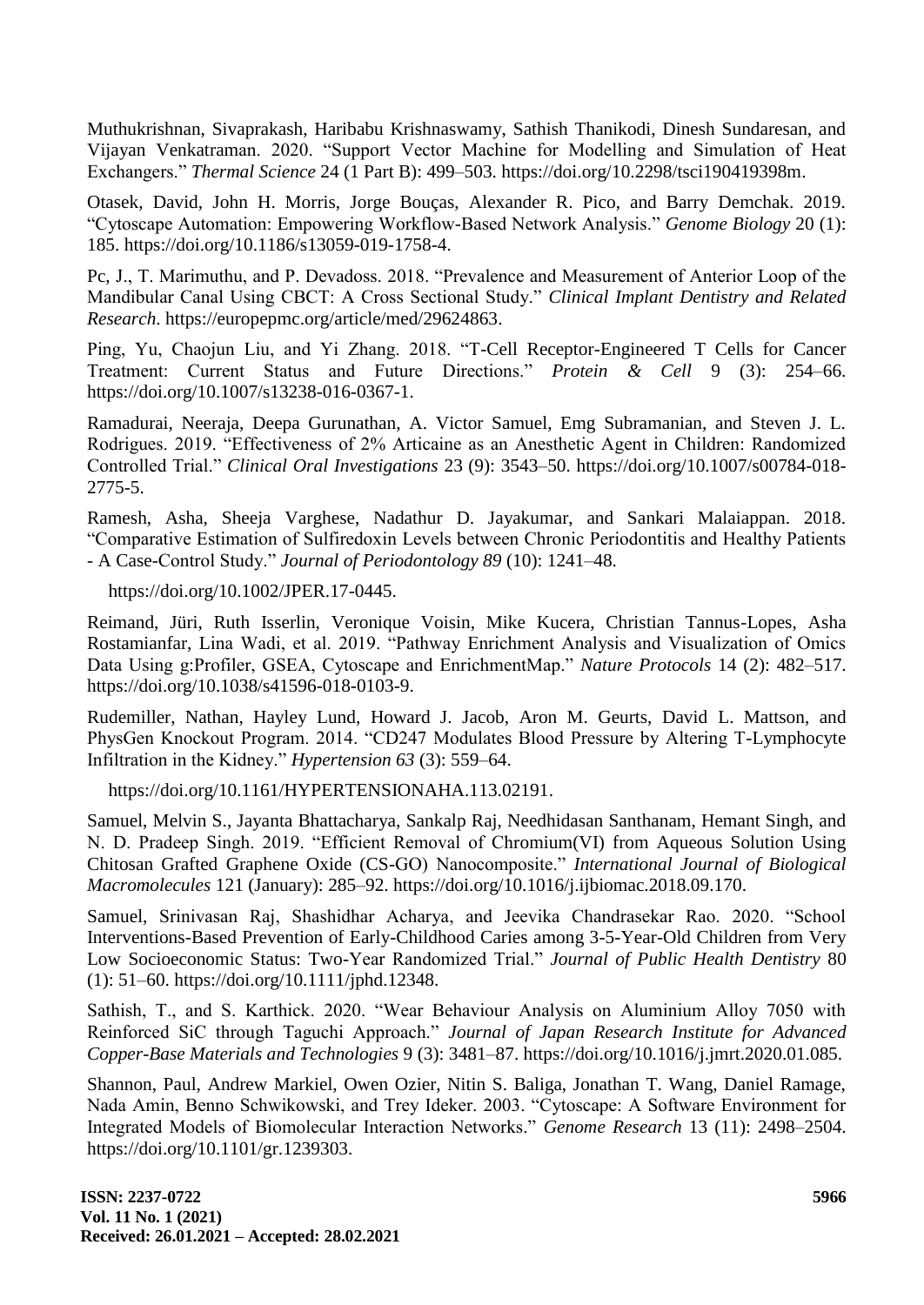[Sharma, Parvarish, Meenu Mehta, Daljeet Singh Dhanjal, Simran Kaur, Gaurav Gupta, Harjeet](http://paperpile.com/b/arrskg/ONRYN)  Singh, Lakshmi Thangavelu, et al. 2019. "Emerging Trends in the Novel Drug Delivery Approaches for the Treatment of Lung Cancer." *[Chemico-Biological Interactions](http://paperpile.com/b/arrskg/ONRYN)* 309 (August): 108720. [https://doi.org/](http://paperpile.com/b/arrskg/ONRYN)[10.1016/j.cbi.2019.06.033.](http://dx.doi.org/10.1016/j.cbi.2019.06.033)

Shen, Haoran, Zhou Liang, Saihua Zheng, and Xuelian Li. 2017. "Pathway and Network-Based Analysis of Genome-Wide Association Studies and RT-PCR Validation in Polycystic Ovary Syndrome." *International Journal of Molecular Medicine 40* (5): 1385–96.

https://doi.org/10.3892/ijmm.2017.314[6.](http://paperpile.com/b/arrskg/blJn)

Sridharan, Gokul, Pratibha Ramani, Sangeeta Patankar, and Rajagopalan Vijayaraghavan. 2019. "Evaluation of Salivary Metabolomics in Oral Leukoplakia and Oral Squamous Cell Carcinoma." *Journal of Oral Pathology & Medicine: Official Publication of the International Association of Oral Pathologists and the American Academy of Oral Pathology 48* (4): 299–306.

https://doi.org/10.1111/jop.1283[5.](http://paperpile.com/b/arrskg/620zN)

[Sundararaj, Srinivasan, Jingjing Zhang, S. Harsha Krovi, Romain Bedel, Kathryn D. Tuttle, Natacha](http://paperpile.com/b/arrskg/ner2)  Veerapen, Gurdyal S. Besra, et al. 2018. "Differing Roles of CD1d2 and CD1d1 Proteins in Type I [Natural Killer T Cell Development and Function.‖](http://paperpile.com/b/arrskg/ner2) *[Proceedings of the National Academy of Sciences](http://paperpile.com/b/arrskg/ner2)  [of the United States of America](http://paperpile.com/b/arrskg/ner2)* [115 \(6\): E1204–13. https://doi.org/](http://paperpile.com/b/arrskg/ner2)[10.1073/pnas.1716669115.](http://dx.doi.org/10.1073/pnas.1716669115)

[Sun, Li, Heming Zhang, Wen Wang, Zhiyang Chen, Shuang Wang, Jiangjing Li, Guangyao Li,](http://paperpile.com/b/arrskg/XB2N)  Changjun Gao, and Xude Sun. 2020. "Astragaloside IV Exerts Cognitive Benefits and Promotes [Hippocampal Neurogenesis in Stroke Mice by Downregulating Interleukin-17 Expression via Wnt](http://paperpile.com/b/arrskg/XB2N)  [Pathway.‖](http://paperpile.com/b/arrskg/XB2N) *[Frontiers in Pharmacology](http://paperpile.com/b/arrskg/XB2N)* [11 \(April\): 421. https://doi.org/](http://paperpile.com/b/arrskg/XB2N)[10.3389/fphar.2020.00421.](http://dx.doi.org/10.3389/fphar.2020.00421)

Sun, Sophie, Joan H. Schiller, and Adi F. Gazdar. 2007. "Lung Cancer in Never Smokers — a [Different Disease.‖](http://paperpile.com/b/arrskg/0yiG) *[Nature Reviews Cancer](http://paperpile.com/b/arrskg/0yiG)*[. https://doi.org/](http://paperpile.com/b/arrskg/0yiG)[10.1038/nrc2190.](http://dx.doi.org/10.1038/nrc2190)

[Szklarczyk, Damian, Annika L. Gable, David Lyon, Alexander Junge, Stefan Wyder, Jaime Huerta-](http://paperpile.com/b/arrskg/wMjJ)Cepas, Milan Simonovic, et al. 2019. "STRING v11: Protein-Protein Association Networks with Increased Coverage, Supporting Functional Discovery in Genome-Wide Experimental Datasets." *[Nucleic Acids Research](http://paperpile.com/b/arrskg/wMjJ)* [47 \(D1\): D607–13. https://doi.org/](http://paperpile.com/b/arrskg/wMjJ)[10.1093/nar/gky1131.](http://dx.doi.org/10.1093/nar/gky1131)

"The Influence of Lung Microbiota on Lung Carcinogenesis, Immunity, and Immunotherapy." 2020. *[Trends in Cancer Research](http://paperpile.com/b/arrskg/nxnJ)* [6 \(2\): 86–97. https://doi.org/](http://paperpile.com/b/arrskg/nxnJ)[10.1016/j.trecan.2019.12.007.](http://dx.doi.org/10.1016/j.trecan.2019.12.007)

Therriault, M-J, L-I Proulx, A. Castonguay, and E. Y. Bissonnette. 2003. "Immunomodulatory Effects of the Tobacco-Specific Carcinogen, NNK, on Alveolar Macrophages." *Clinical and [Experimental Immunology](http://paperpile.com/b/arrskg/5iTJ)* [132 \(2\): 232–38. https://doi.org/10.1046/j.1365-2249.2003.02142.x.](http://paperpile.com/b/arrskg/5iTJ)

[Udhaya Kumar, S., D. Thirumal Kumar, R. Siva, C. George Priya Doss, Salma Younes, Nadin](http://paperpile.com/b/arrskg/cePY)  Younes, Mariem Sidenna, and Hatem Zayed. 2020. "Dysregulation of Signaling Pathways Due to [Differentially Expressed Genes From the B-Cell Transcriptomes of Systemic Lupus Erythematosus](http://paperpile.com/b/arrskg/cePY)  Patients - A Bioinformatics Approach." *[Frontiers in Bioengineering and Biotechnology](http://paperpile.com/b/arrskg/cePY)* 8 (April): [276. https://doi.org/10.3389/fbioe.2020.00276.](http://paperpile.com/b/arrskg/cePY)

Varghese, Sheeja Saji, Asha Ramesh, and Deepak Nallaswamy Veeraiyan. 2019. "Blended Module-Based Teaching in Biostatistics and Research Methodology: A Retrospective Study with Postgraduate Dental Students." *Journal of Dental Education 83* (4): 445–50.

https://doi.org/10.21815/JDE.019.05[4.](http://paperpile.com/b/arrskg/KTT6i)